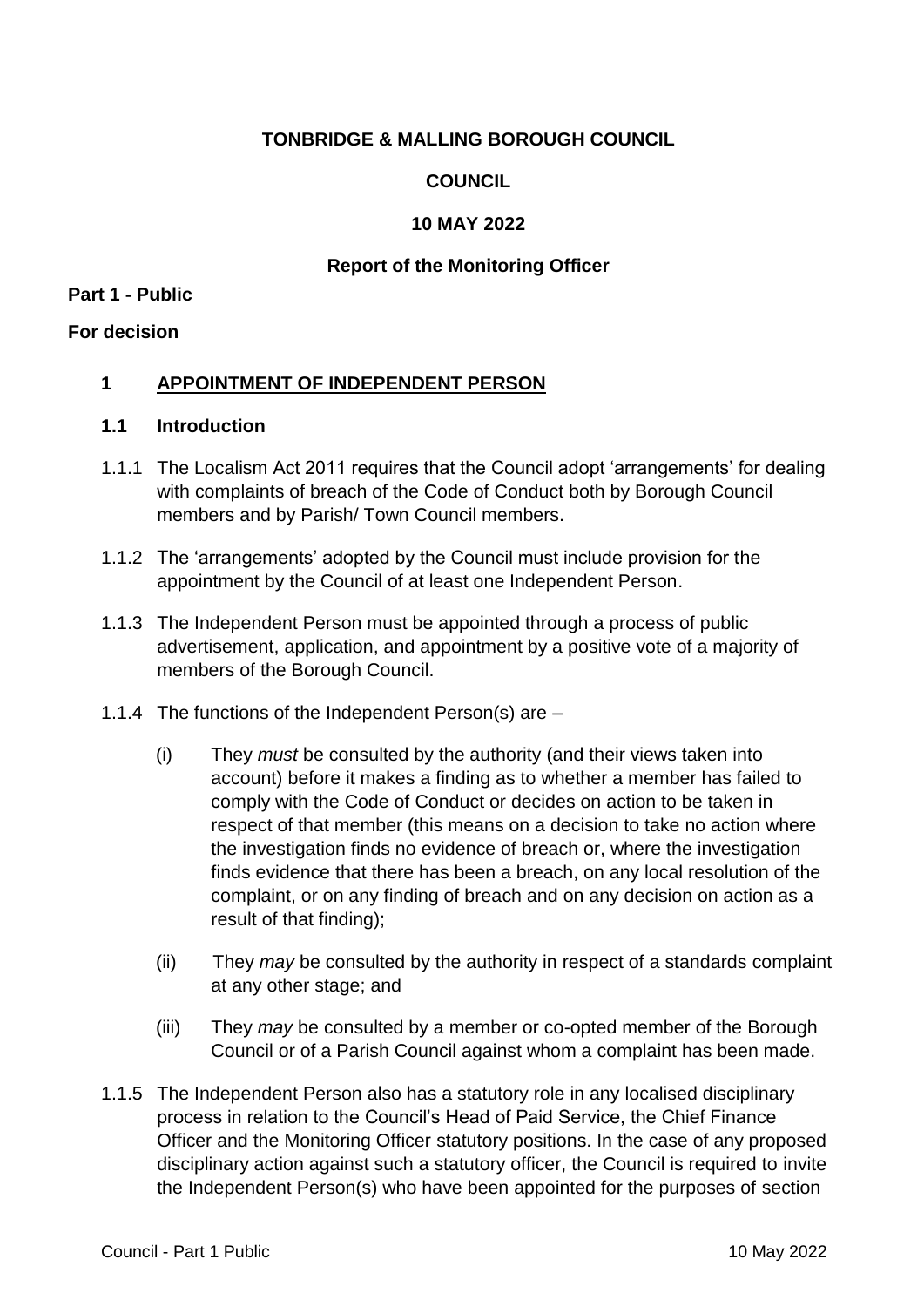28(7) of the Localism Act (i.e., for the functions set out in para 1.1.4 of this report) to be considered for appointment to the Panel set up to advise the Council on any disciplinary action to be taken against a statutory officer. If the Independent Person(s) accept the invitation, then the Council must appoint up to 2 Independent Persons to the Panel in a priority order set out in our Standing Orders.

- 1.1.6 On 31 January 2022, the General Purposes Committee resolved to advertise for the appointment of 2 Independent Persons, for a 5-year period commencing on 1 July 2022. The Committee further resolved that a panel comprising the Chair and Vice-Chair of the Joint Standards Committee, together with the Group Leaders be set up to short-list and interview candidates, and to make a recommendation to Council for appointment.
- 1.1.7 The necessary advertisement was placed on 4 February 2022, with a closing date of 4 March 2022.
- 1.1.8 The Council received one application for the post, from Mr David Mercier, the current Independent Person (application attached as private **Annex 1**). In light of this I wrote to all Group Leaders and the Chair/ Vice-Chair of the Joint Standards Committee to seek their confirmation that the panel process would be dispensed with, and a recommendation made to Council that Mr Mercier be appointed. At the time of preparing this report I have not yet heard back from all of the Group Leaders.

# **1.2 Financial and Value for Money Considerations**

1.2.1 The Independent Person receives an annual allowance for performance of their role, currently £531 pa.

# **1.3 Risk Assessment**

- 1.3.1 It is important that a robust system exists for promoting and maintaining high standards of conduct. The absence of such a framework will lower public confidence in the democratic process.
- 1.3.2 The role of 'Independent Person' is an important element of the standards regime and will provide independent advice to the Council and members in connection with complaints.
- 1.3.3 The Council is under a statutory obligation to appoint at least one Independent Person. Failure to do so will mean that the Council will be unable to discharge the functions set out at paragraph 1.1.4 above. In particular, the Standards Hearing Panel will be unable to make a finding as to whether a member has failed to comply with the Code of Conduct.

# **1.4 Equality Impact Assessment**

1.4.1 None arising from this report.